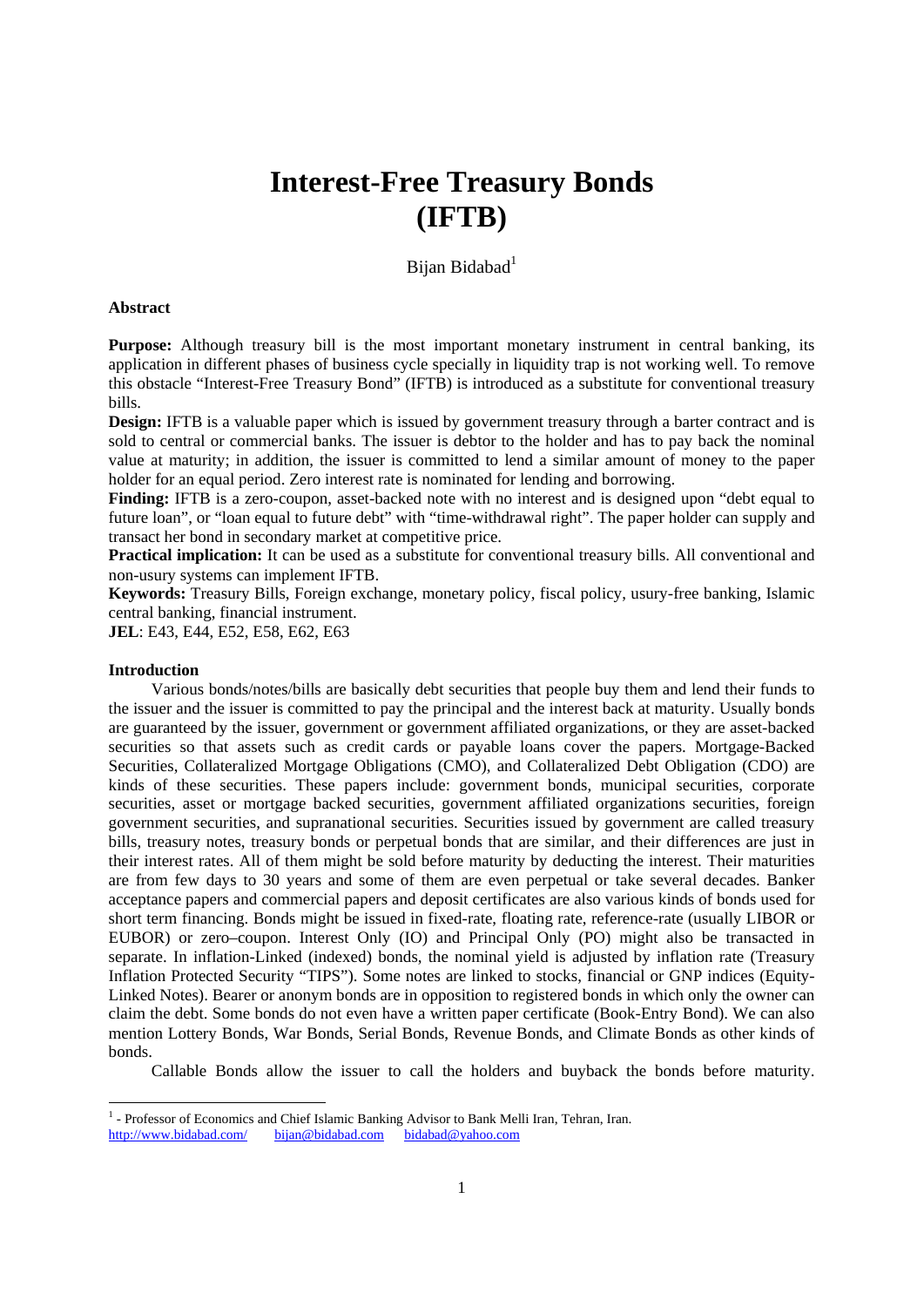Accordingly, in case of decreasing interest rates, the issuer can prevent losses by buying back and obtain cheaper loan. Opposing to this kind of bond is Puttable Bonds (Put Bond or Retractable Bond) allow the holder to apply them to the issuer and sell them back before maturity. Some bonds are both puttable and callable. The prices of these bonds are calculated by deducting call option or put option price from the straight bond price.

Subordinated Bonds have the lowest right in liquidation when the issuer becomes bankrupt; at first, other bond's tranches (Senior Bonds) will be settled and the remainder will be paid to Subordinated Bonds. Therefore, they have higher risk rate in comparison with other bonds.

Bond prices are set in secondary market in comparison with other financial assets. If interest rate increases in banking sector, the price of bonds will decrease, and if the involved risk of the other assets increase, the price of bonds will increase because bonds have collaterals and guarantees and they usually have less default risk. Variation of bank interest rates and rate of return and maturity of other assets and bonds will change the supply and demand of bonds. Inflation expectation will also decrease the real yields of bonds and their prices.

## **Fiscal and Monetary Tune Policies**

Fiscal policies are generally a collection of policies applied to fulfill macro-economic targets or to prevent losses causing from government fiscal performance. Government treasury in managing government income and expenditure flows uses different instruments to adjust government budget in such a way that the government not to be faced with deficit/surplus and provide necessary maneuvers for expansionary/contractionary fiscal policies. Treasury bill cannot be implemented in usury-free systems because it involves usury.

Central bank can also affect liquidity through open market operations by buying or selling treasury bonds and changes the volume of high powered money and liquidity via monetary expansion mechanism. Central bank can also oblige other banks to keep a portion of their assets in the form of treasury notes at central bank to prevent monetary base expansion. Discount rate is also another quantitative measure through which commercial banks can finance their liquidity needs by discounting their treasury bills at central bank. Central bank can affect free reserves of banking system by changing discount rate.

## **Interest-Free Treasury Bonds (IFTB)**

Interest-free bond was introduced by Bidabad et al  $(2011)^2$ . Straight forward to that bond, now IFTB is defined that can be issued by government treasury. "Interest-Free Treasury Bonds" or simply IFTB that is introduced in this paper is a kind of transactable note and is not linked to tangible assets but is an asset-backed zero coupon paper. These notes are issued by government treasury and have substantial difference with conventional treasury bills. The main difference of IFTB with treasury bills is that in the latter the interest rate is not pre-set and funds are exchanged just in form of time-barter as "loan equal to future debt" or, "debt equal to future loan" with "time withdrawal right". IFTB can be transacted by central and commercial banks, financial institutions. The price of IFTB is set at secondary market according to supply and demand and therefore, its yield rate will change proportional to capital rate of return in the economy; and by considering its characteristics, it has no usury content.

IFTBs are issued with defined nominal prices. Central, commercial, specialized and development banks and money and credit institutions and financial funds which have prudential and legal reserves at central bank, can purchase these bonds and will become rightful to obtain interest-free loans equal to their purchase of these notes at maturity and payback the loan to the issuer at the end.

Accordingly, by buying \$A bonds with maturity of N months, the buyer will have the right to obtain \$A interest-free loan for a period of N months from the issuer of the bonds. The buyer and seller will agree on fixing combinations of \$A and N months so that the buyer can choose smaller, equal or larger than one ratios from \$A in proportion with N months. That is, the amount of money multiplied by

<sup>&</sup>lt;u>2</u><br>2 - Bidabad, Bijan, et. Al.; Interest-Free Bonds and Central Banking Monetary Instruments. International Journal of Business and Management Science. Vol. 3, no. 3, August 2011.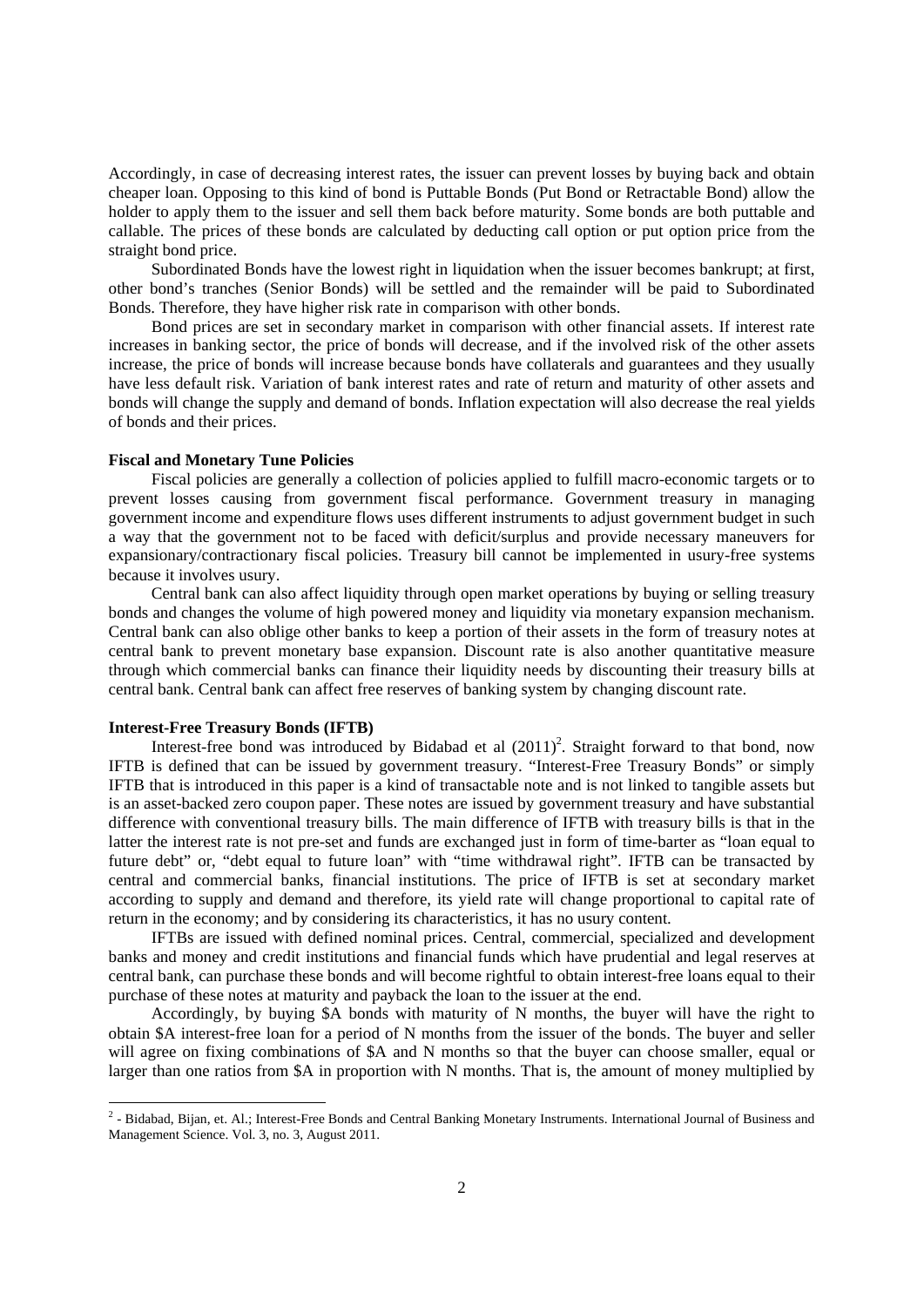time will be equal to A×N. In other words, for example, buyer instead of A Dollars, can borrow A/2 Dollars for 2N months at the  $N^{th}$  month, or \$A/3 for 3N months at the  $N^{th}$  month. Where, in all cases the result will be equal to A×N. That is:  $(A/2) \times (2N) = (A/3) \times (3N) = A \times N$  or generally speaking, instead of \$A, we will receive \$A/k for k×N months after the N months. The parameter k can be any agreed figure accepted mutually by the parties, or offered by the buyer.



**Figure 1. Two-Phases of Interest-Free Treasury Bond (IFTB)**

Generally, these bonds have two time periods and two maturity dates as shown by figure 1. The first period is equal to N months from the selling time to first maturity, and the second time period is from the first maturity date (N) until the payback date of funds (kN+N) or second maturity date. The first maturity is when the seller of papers is obliged to provide the loan equal to A dollars for N months, or A/k dollars for kN months to the buyer. Therefore, the first maturity occurs at the end of N months. The second maturity is at the end of contract when the seller will receive back his funds after kN+N months after selling time.

Since banks have prudential and legal reserves at central bank, they will not face loan defaults. In this regard, they can transact these papers in the "Interest-Free Secondary Market". The buyers and sellers at this market generally may be commercial, specialized and development banks and money and credit institutions and reputable funds whom are supervised by central bank and have prudential and legal reserves at central bank. In addition, government and private sector can enter this market by considering certain conditions.

Accordingly, by buying these notes with defined maturity, the buyer will have the right to obtain interest-free loan for the same period from the seller at maturity. The buyer and seller will agree to select a combination of the amount and maturity so that the buyer can select ratios less/more or equal to one of the amount in proportion to maturity time by which the result of multiplications of the amount and time for both loans become equal. In practice, these two loans have two different maturity times. Actually there are two periods and two maturities. The first period starts from the selling time of bonds until the first maturity in which the seller becomes debtor and the buyer becomes creditor, and the second period starts from the first maturity date and ends after the payback of the interest-free loan. The receiver of the interest-free loan will become debtor and the one who has provided the loan becomes creditor in the second period.

Essentially, IFTB is a document which defines two different rights pertaining between two transacting parties. The seller of the notes commits to provide the buyer a loan equal with the amount he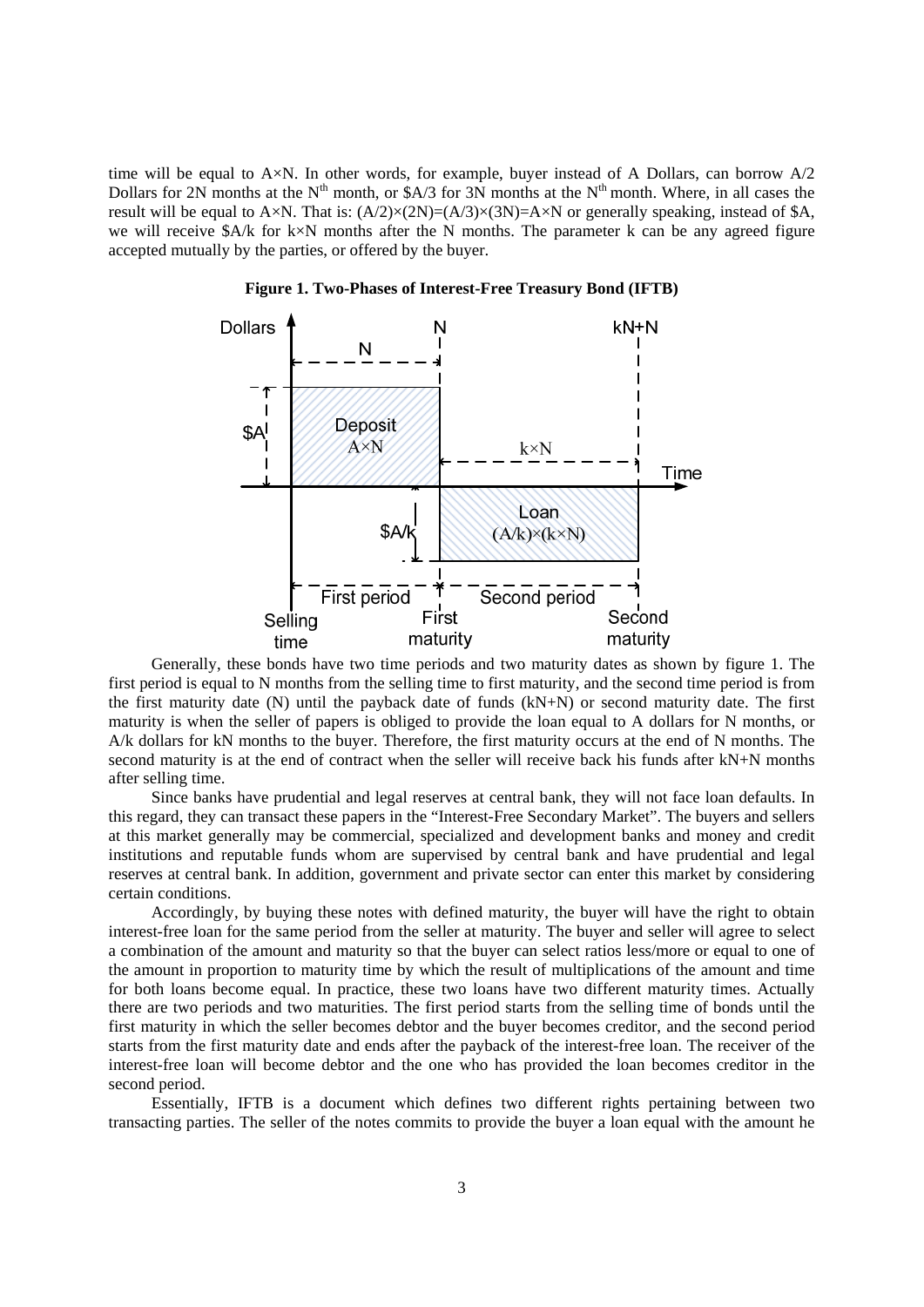has bought, and for the same period of time. The simple description of the subject is that two persons decide to render equal funds to each other for equal periods as deposit. In this case, no extra privilege is considered for neither parties. On the other hand, since the holder of the bonds obtains the right to receive interest-free loan at maturity, he can transfer his right to a third party. These bonds are transferable over internet.

Since banks have obligatory and prudential deposits at central bank, they will not be faced with defaults for the loans and therefore, can transact these notes in the secondary IFTBs market. The buyers and sellers of these bonds are central, commercial, specialized and development banks and those money and financial institutions and funds that have obligatory and prudential deposits at central bank.

## **Economic Effects of IFTB**

Issuance of IFTBs provide necessary conditions for financing government and the government can adjust his budget policies by transacting these notes. If central bank buys these papers, in first period has increased the supply of high powered money in the economy and creates a commitment for the government to deposit the same amount with central bank at the second period. After the second maturity, receiving back the deposited funds by central bank, the issued notes will get out of circulation. Since these activities affect high powered money, it will have an expansionary effect at the first period and a contractionary effect at the second period. On the other hand, in the first period, because of the increase of government fiscal resources, it will have expansionary effect on government budget and contractionary fiscal effect at the second period. These effects are shown by figure 2 through IS and LM curves. At first the equilibrium is at point E<sub>1</sub> and moves to point  $E_2$  after the issuance of IFTB and then at the beginning of the second period moves back to point Eı again. Therefore, in the first period the interest rate (r) will decrease and production (y) will increase, but at the second period the effects are reversed.



Figure 2

Considering the phases of recovery, prosperity, recession and crisis conditions in business cycles<sup>3</sup> and the duration of positing economy in each phase, central bank can define A, N, or k parameters of IFTB in such a way to dampen fluctuations of business cycle. This policy is similar to monetary fine tuning policy in conventional central banking.

Since these bonds can be transacted in secondary Interest-Free Bonds market, they can have adjusting effects through the relation between the IFTBs prices and interest rate. Whenever interest rate is

-

<sup>&</sup>lt;sup>3</sup>-Bidabad, Bijan. Stabilizing Business Cycles by PLS Banking and Ethic Economics

http://bidabad.com/doc/pls-business-cycles-en.pdf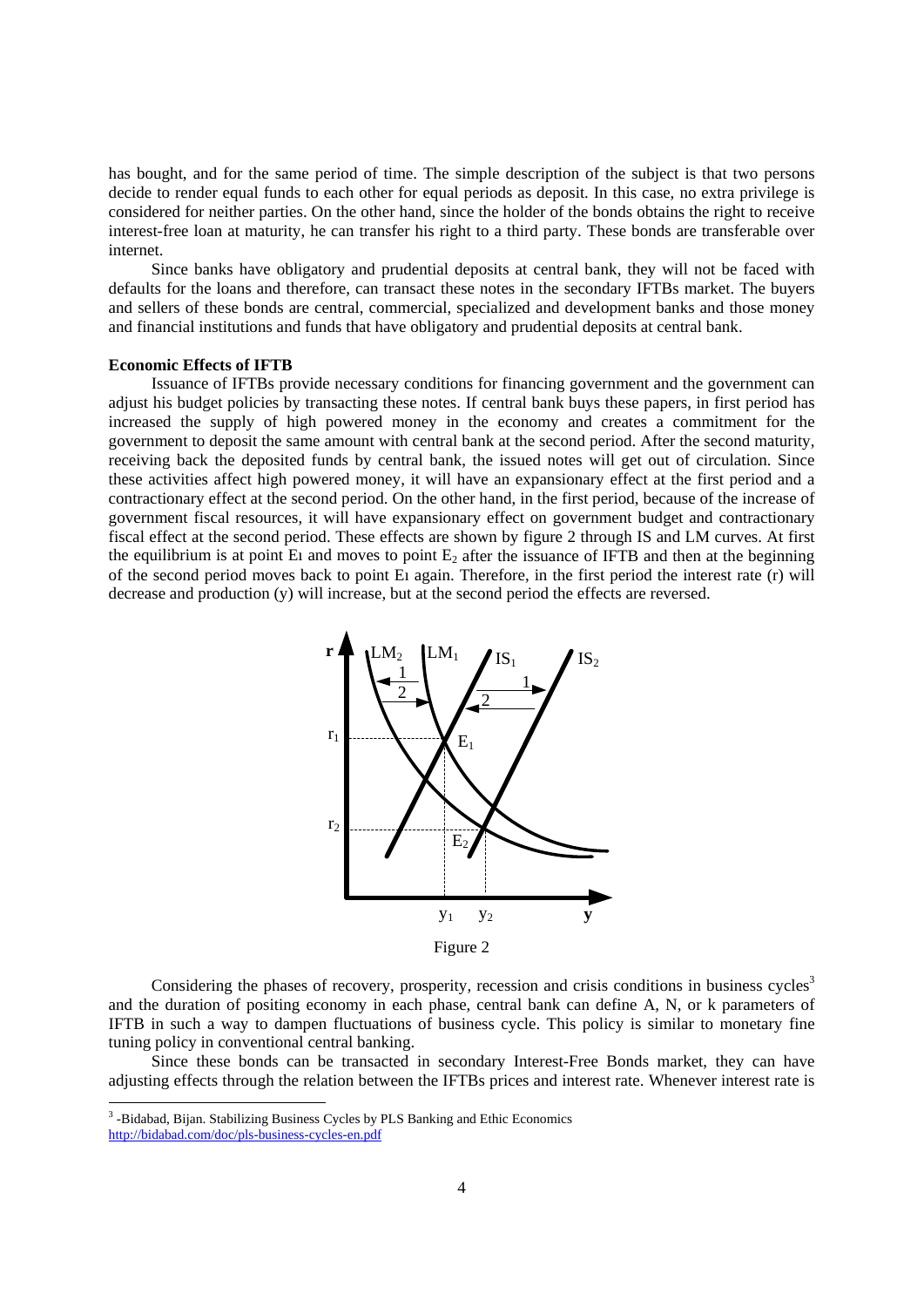high, the transacting price of IFTBs will decrease in the first period and will increase banks' incentives to deposit their funds with government by buying IFTBs to obtain resources in the second period. Thereof, during economic prosperity phase of the cycle, when interest rate is high, transacted IFTBs restricts banks' free reserves and prevents widening of cycle range. Inversely, whenever interest rate is low, the price of IFTBs increases during the first period and decreases the incentive for banks to deposit their resources at the treasury for receiving future resources in the second period. This leads to expand free reserves of banks during economic crisis when interest rate is low and prevent the widening of the cycle and exacerbation of the crisis. On the other hand, by adjusting buy and sale of IFTBs, central bank can affect liquidity through changing the supply of high powered money and thereof, interest rate. Accordingly, IFTBs can substitute the prevailing treasury bills in conventional banking.

When expected inflation and interest rate are different in the first and second time periods, the economic effects will be different. If the real expected natural interest rate for the second period is more or less than the first period, its effects on supply and demand of IFTBs will be different. The more is the expected natural rate of interest for the second period, the more will be the price of IFTBs during the first period and on the contrary, the less the natural expected rate of interest in the second period, the less will be the price of IFTBs during the first period. This phenomenon is very important for central bank to adjust monetary policies to stabilize economic activities and on the other words; IFTBs cause the expectation to play a basic role in controlling banks' credit behavior. That is to say, if banks expect increase (or decrease) of natural interest rate for the second period, then they will take increasing (or decreasing) IFTBs supply policy. Regarding the changes of natural interest rate during recovery, prosperity, recession and crisis, form economic point of view, this mechanism can be a factor in shortening business cycle range.

In continuous inflationary conditions, the effects of IFTBs do not change much. If expected inflation rates are similar in both periods, inflation will not affect the transaction of IFTBs; but if expected inflation rates are different in the two periods, we should expect different prices for IFTBs in the secondary market. Accordingly, by assuming fixed interest rate, we may have the following cases for IFTBs prices, the average expected inflation rate in the first period is less than in the second period; the price of IFTBs in the first period will be higher than in the second period, and if the average expected inflation rate in the first period is higher than of the second period, the condition is reversed and the price of IFTBs papers will be lower in the first period.

Deposit and credit interest rates have also significant effects on IFTBs prices. These effects can be considered for the first and second time periods of IFTBs regarding periods' length and position of economy at different phases of business cycles to apply suitable monetary and fiscal policies to adjust the economy.

Issuing IFTBs (in domestic money) affects foreign exchange rate through monetary effects. Money supply change in relation with foreign currency supply affects the economy through monetary channels and interest rates parity<sup>4</sup>.

When commercial banks buy IFTBs, in addition to increase the volume of IFTBs in the market in the first period, lead to increase government fiscal resources in the same period, but the volume of liquidity is not affected. In the second period, the same amount of banks' free reserves which had been reduced in the first period will increase and will have fiscal contractionary effect on government budget. Volume of liquidity in the economy will not change in neither of periods. This effect is shown by the movement of IS curve in figure 3. Equilibrium of the economy is at  $E_1$  at the beginning and after the issuance of IFTBs by government and its purchase by banks, will move the equilibrium to point  $E<sub>2</sub>$ . The IS curve will return to  $E_1$  at the beginning of the second period. Therefore, it decreases interest rate (r) and increases production (y) at the first period, but in the second period the reaction will be reversed.

1

<sup>4</sup> - Bidabad, Bijan (1994) General Monetary Equilibrium, http://www.bidabad.com/doc/monetary-ed8.pdf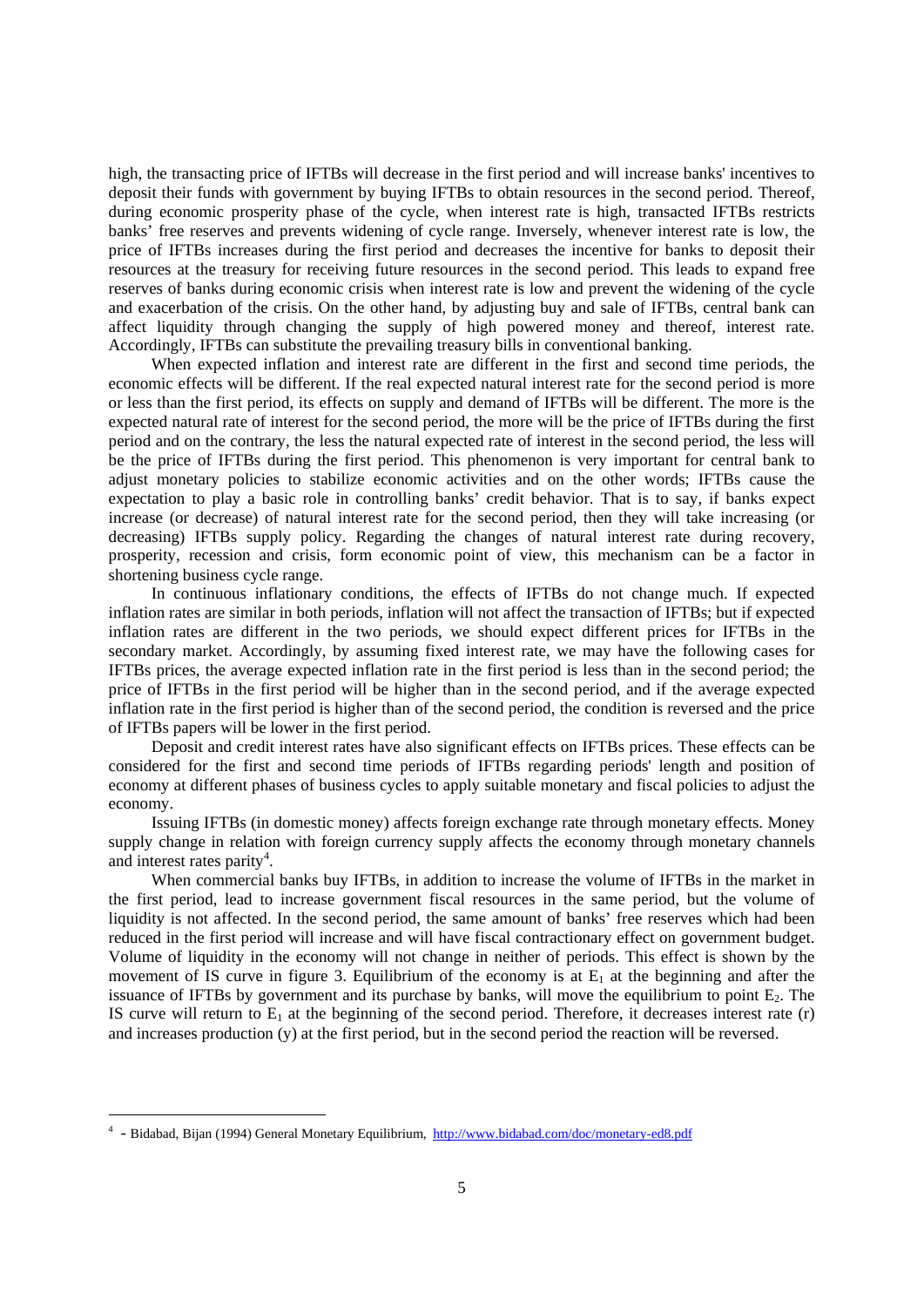

Figure 3

### **Foreign Exchange Interest-Free Treasury Bonds**

Foreign exchanges nominated bonds are used very much. Development of internet communication network in international bonds markets and possibility of foreign exchange and interest rate swaps have created new possibilities to hedge future exchange rate changes. Foreign exchange bonds are exposed to exchange rate risk and sovereign risk as a result of laws and regulations changes in different countries. Foreign exchange nominated bonds can have coupons in other currencies. Some of these notes that are guaranteed by international organizations and unions<sup>5</sup> can be transacted at international markets. The interest rate of foreign exchange nominated bonds is usually LIBOR plus a margin which covers the changes of national currency and sovereignty risk of the country that has committed the payback of the principal of the bond.

Similar to Domestic Money IFTBs, foreign exchange nominated IFTBs can also be issued. The issuer of these notes is also the government and their buyers are similar to the buyers of Domestic Money IFTBs. The only difference is that the nominal value of exchange bonds can be in one currency and in two different currencies for the first and second periods.

The monetary effect of issuing Foreign Exchange IFTB is similar to issuing IFTBs in domestic money and in addition, it has stabilizing effect on supply and demand of foreign exchange. Central bank can use this issue to manage exchange rate and by changing supply of various foreign exchanges in short term. This instrument has different effects when the foreign exchanges are similar or different in the two time periods of IFTB. If the exchange rates are the same in both periods, it will hedge the buyer for future fluctuation of exchange rate in the second period and if different exchanges are used in the two periods, the hedging effect will be on the second period exchange. Except for central bank, other banks can obtain this hedging through buying these notes.

### **Secondary Market for Transaction of Interest-Free Treasury Bonds**

-

IFTBs are issued over the Non-usury Scripless Security Settlement System (NSSSS) with certain nominal prices as a bid for auction with no base price. The issuer (government) puts a deadline for accepting bids. Then, notes are sold to the highest bidder after the deadline. Since the issuer has not defined any base price below the nominal price, competitive prices are formed through the buyer's and

<sup>&</sup>lt;sup>5</sup> - Global bond, Eurobond, Yankee bond, Bulldog bond, Kangaroo bond, Maple bond, Bond Samurai.